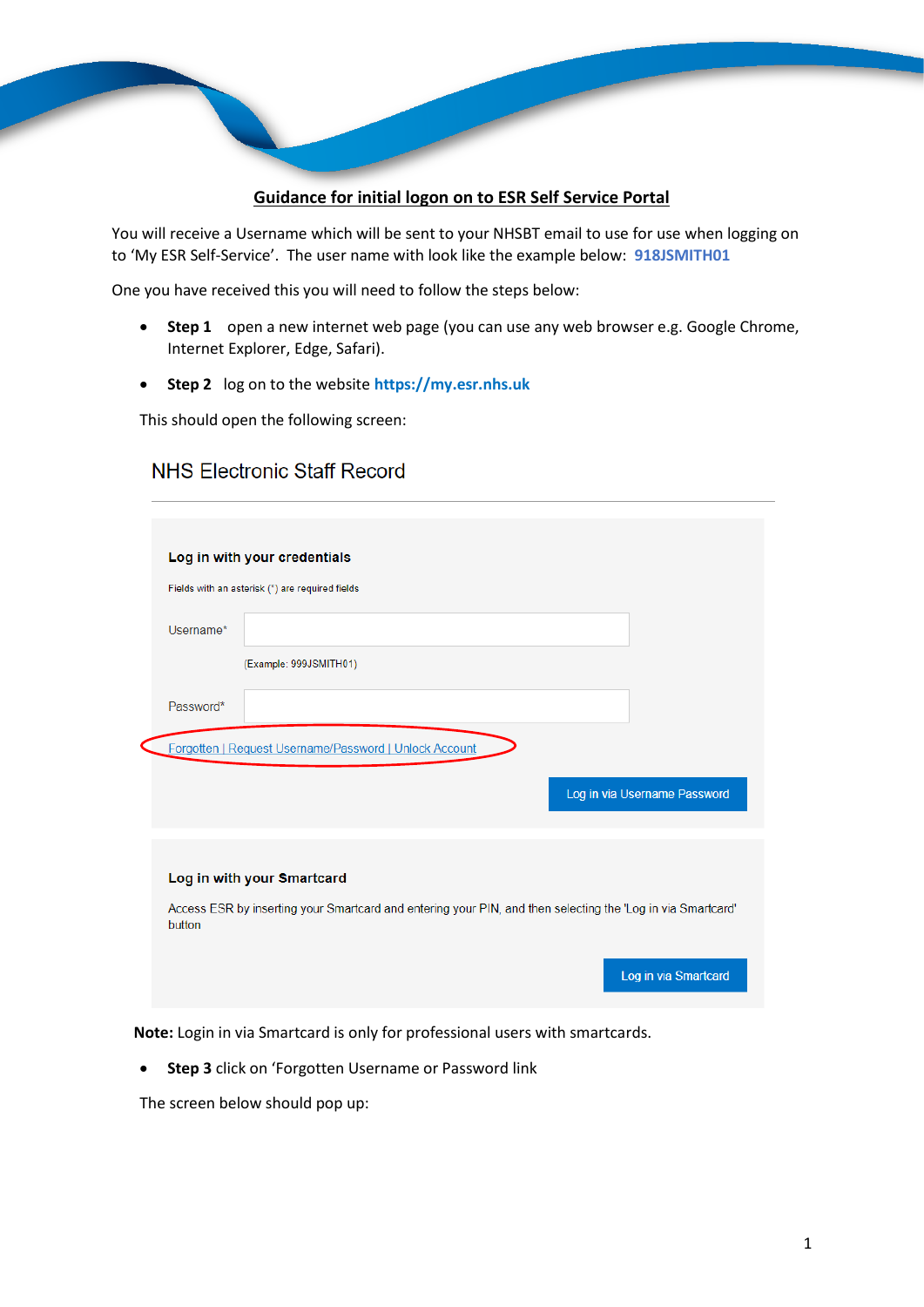| <b>Electronic Staff Record</b><br>W<br><b>NHS Electronic Staff Record</b> |                                                                                                                                                                                           |
|---------------------------------------------------------------------------|-------------------------------------------------------------------------------------------------------------------------------------------------------------------------------------------|
|                                                                           | <b>NHS Electronic Staff Record</b>                                                                                                                                                        |
|                                                                           | Forgotten   Request Username/Password   Unlock Account<br>Enter the email address associated with your account and your date of birth, your login details will then be<br>emailed to you. |
|                                                                           | Email*<br>(Example: first.last@domain.com)                                                                                                                                                |
|                                                                           | $2020 \vee$<br>Date of Birth*<br>$\check{ }$<br>1.<br>Date Month Year                                                                                                                     |
|                                                                           | Only required if you have more than one NHS Employer and wish to reset a specific account. If known, enter<br>your ESR username to receive details for this account only.                 |
|                                                                           | Username                                                                                                                                                                                  |
|                                                                           | Submit                                                                                                                                                                                    |

- **Step 4** enter your WORK email address and your date of birth.
- **NOTE.** You only need to add your Username if you have more than one NHS Employer and you need a password reset for a specific ESR account.
- **Step 5** click Submit

A confirmation window will appear

NHS Electronic Staff Record

| Confirmation                                                                                                                                                                                              |    |
|-----------------------------------------------------------------------------------------------------------------------------------------------------------------------------------------------------------|----|
| Your password-reset request has been submitted. An email with instructions will be sent shortly. Please<br>contact the System Administrator if you do not receive an email within the next 10-15 minutes. |    |
|                                                                                                                                                                                                           | Ok |

 **Step 6** open your NHSBT work email account and retreive your email. The email will look like this:

|                         | Sat 11/05/2019 09:36                                                                                                             |
|-------------------------|----------------------------------------------------------------------------------------------------------------------------------|
|                         | PROD Workflow Mailer <esr.wfmprod@nhs.net></esr.wfmprod@nhs.net>                                                                 |
|                         | <b>FYI: ESR User Name Lookup</b>                                                                                                 |
| Kosciow Jackie<br>To    |                                                                                                                                  |
|                         |                                                                                                                                  |
|                         | The following user account is associated with your email address:                                                                |
|                         |                                                                                                                                  |
|                         | Username: 918JJONES01                                                                                                            |
|                         |                                                                                                                                  |
| You can now login:      |                                                                                                                                  |
|                         |                                                                                                                                  |
| https://my.esr.nhs.uk   |                                                                                                                                  |
|                         |                                                                                                                                  |
| or reset your password: |                                                                                                                                  |
|                         | https://my.esr.nhs.uk/userselfservice/reset?<br>params=A61EHeeKtQfh2sXmcrlT386gH5EcsaOZnphDsuUeA.AY0GM.D8XfRwS52cAzm87FJjgxTY4El |
|                         |                                                                                                                                  |
|                         | This email can be ignored if you did not submit the user name lookup request.                                                    |
|                         | The password reset link is only active for 4 hours.                                                                              |